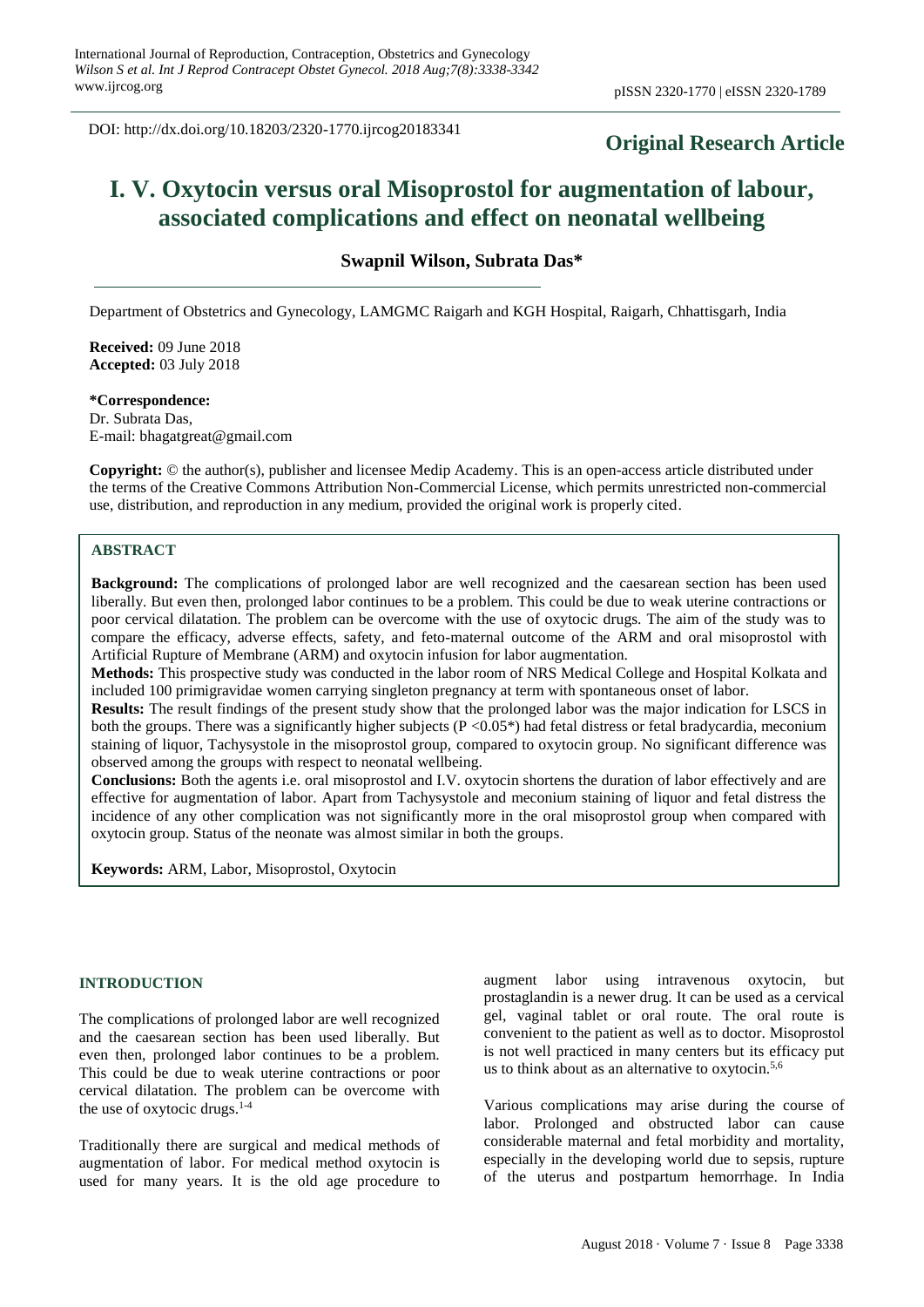incidence of obstructed labor is about 1 to 5% depending upon the health and transport facilities available and it contributes to about 10% of maternal deaths.<sup>7</sup> In the developed world, cesarean section rates for dystocia or difficult labor are on the rise and contribute to at least one-third of the overall cesarean section rates. Repeat section after primary cesarean section accounting for another third. Cesarean section leads to increased maternal mortality and morbidity, especially when performed as an emergency procedure (the risk increases to 9-fold). $8,7$  The concept of partotography was introduced by Friedman in New-York in 1954, "the graphic analysis of labor".9,10 From his studies, Friedman concluded that progressive dilatation of cervix was the most important factor in assessing the progress of labor.

He, therefore, plotted cervical dilatation against time on his graph. The present-day partograph recommended by WHO, incorporates many relevant parameters related to labor, including cervical dilatation, descent of the presenting part (assessed abdominally in fifths of the head palpable above the pelvic brim), fetal heart rate, frequency and duration of uterine contractions, the color and quantity of amniotic fluid passed, maternal parameters like temperature, pulse and blood pressure and the drugs used. $11,12$  When the cervicography crosses the alert and action line too as evidenced by flattening of the curve, the obstetrician has to decide and take necessary action like amniotomy, augmentation with oxytocin, prostaglandin or cesarean section.

In this background of the lacunae of our present knowledge, the need for augmentation of labor is evident. While the standard agents like oxytocin have been studied extensively, newer agents like PGE1 (misoprostol) present a field relatively unexplored.13,14 A thorough comparison between the standard agents and the newer agents has become necessary. So, the present study will reveal the pros and cons of oxytocin infusion and oral misoprostol in terms of, efficacy, safety, ease of application, availability and possible adverse fetomaternal effects.

## **METHODS**

This prospective study was conducted in the labor room of NRS Medical College and Hospital Kolkata and included 100 primigravidae women carrying singleton pregnancy at term with spontaneous onset of labor. The study was conducted during the period from May 2011 to April 2012.

#### *Study population*

Patients aged between 18 to 28 years, primigravidae between 37 to 42 weeks of gestational age, live singleton pregnancy, cephalic presentation, spontaneous onset of labor, cervical dilatation of 4 cm or more, inadequate uterine contractions less than three per 10 minutes, reassuring foetal heart rate and giving informed consent were included in the study. Patients with PROM, multiple pregnancies, polyhydramnios, non-cephalic presentation, probable CPD, suspected IUGR, scarred uterus, uterine perforation and medical diseases like heart disease, bronchial asthma etc. were excluded from the study.

### *Data collection and sampling technique*

The institutional ethics committee of NRS Medical College and Hospital Kolkata approved this study protocol. Informed written consent was obtained from all study participants. They were counseled thoroughly prior to giving consent. A thorough general, systemic and obstetrical examination was done.

Assigning of the cases was done by simple random sampling. Each of the agents was applied to every alternate case, likewise 50 cases were allocated in the misoprostol group, where augmentation was done by oral misoprostol 25 mcg at 4-hour interval to maximum of 3 doses (henceforth referred as misoprostol group) and another 50 cases were allocated in the oxytocin intravenous infusion (henceforth be known as oxytocin group). Oxytocin infusion was started at the minimum dose of 2 mIU/min in Ringer lactate solution, adjusting the dose every 15 minutes till the desired uterine contractions are achieved, with a maximum dose of 5mIU/min at the rate of 15 to 20 drops per minute. The patients were observed during this process of augmentation for fetal bradycardia or tachycardia, Tachysystole, hypercontraction, and color of the liquor. All the different parameters were noted on the partograph. Per vaginal examination was repeated every 4 hours and non-progress of labor was declared when there was minimal or no change in cervicography, as evidenced by flattening of the curve. In any case of confirmed fetal distress or in cases of confirmed non-progress in the first stage of labor termination of pregnancy was done by cesarean section.

The tools used for this study include self-developed clinical and demographic data sheet. Digital obstetric p/v examination was done for initial assessment of the state of dilatation of the internal os, effacement of cervix, position, and station of fetal head and assessment of pelvis. Auscultation by stethoscope was used to monitor the fetal heart sound. When FHS was doubtful, the handheld Doppler or USG machine available at labor room were used to confirm the fetal cardiac activity and to determine the fetal heart rate. The whole process of labor was plotted on the partograph and any deviation from the normal curve was undertaken for appropriate action.

#### *Statistical analysis*

The data analysis was done with the help of SPSS 22. Data were recorded as mean, and percentage. Different variables were compared between the two groups by Fisher's exact test and chi-square test. The analysis was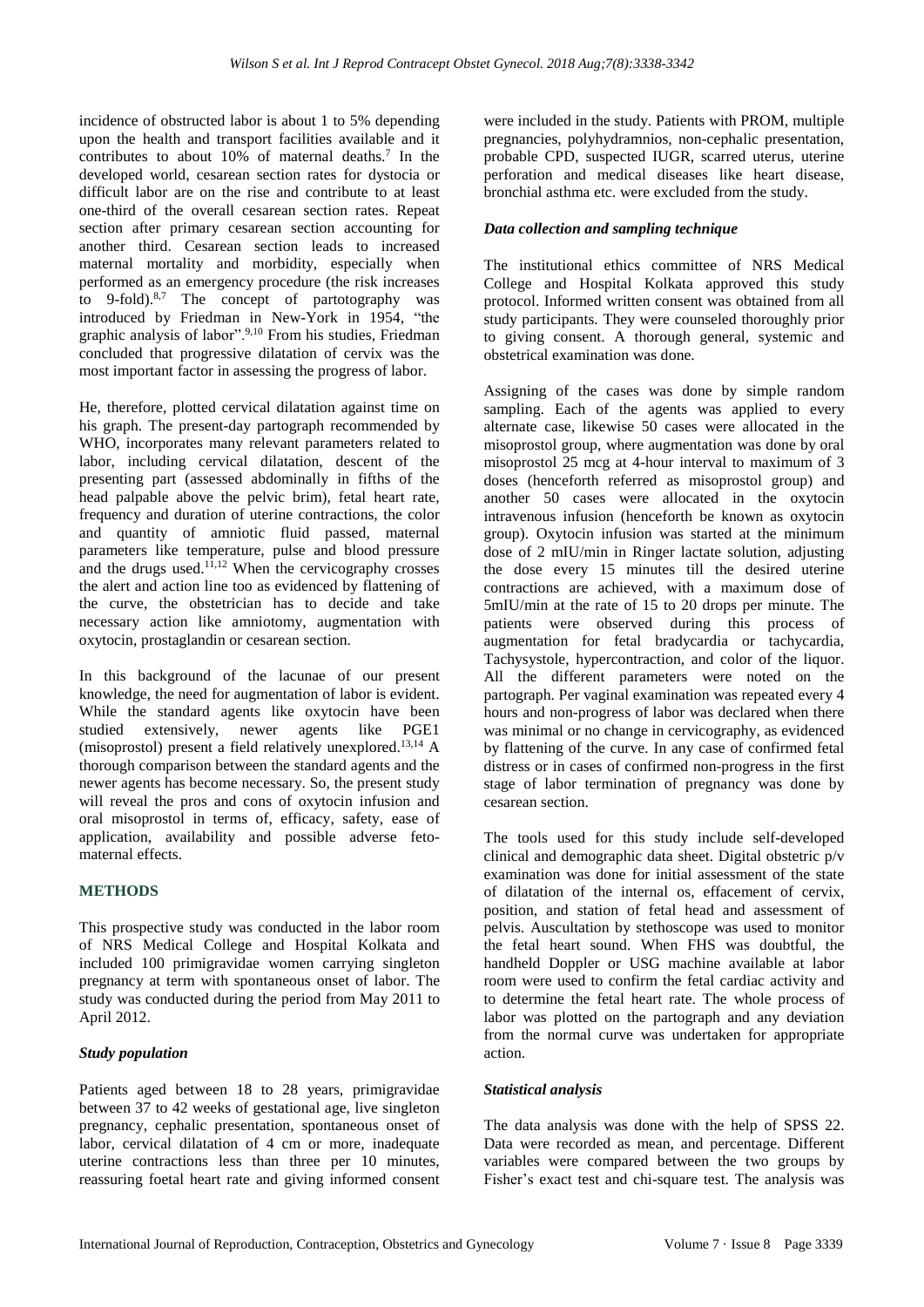two-tailed and a  $P$  value of  $\leq 0.05$  was considered statistically significant. All the variables were calculated by  $\pm 2$  standard deviations.

#### **RESULTS**

The present study was conducted in the labor room of NRS Medical College and Hospital Kolkata and included N=100 primigravidae women carrying singleton pregnancy at term with spontaneous onset of labor, and the majority of the subjects belong to the age group of 20-30 years ( $n = 37, 74\%$  and  $n = 38, 76\%$  respectively). The age distribution of the subjects in these two groups was almost similar.

There was a significantly higher subjects (*P <0.05\**) had fetal distress or fetal bradycardia in the misoprostol group  $(n = 6, 12\%)$ , compared to oxytocin group  $(n = 1, 2\%)$ . There was a significantly higher  $(P \le 0.05^*)$  subject had meconium staining of liquor in the misoprostol group (n  $= 7, 14\%$ ), compared to oxytocin group (n  $= 1, 2\%$ ). There was a significantly higher subjects  $(P<0.05^*)$  had Tachysystole in the misoprostol group  $(n = 6, 12\%)$ , compared to oxytocin group ( $n = 1, 2\%$ ).

### **Table 1: Complications during delivery in both the groups.**

| <b>Complications</b> |                                   | Misoprostol (n) Oxytocin (n) |                | $\gamma^2$ | df | P value      |
|----------------------|-----------------------------------|------------------------------|----------------|------------|----|--------------|
| Foetal distress      | Foetal bradycardia or tachycardia | 6                            |                | 3.84       |    | $< 0.05*$    |
|                      | No fetal distress                 | 44                           | 49             |            |    |              |
| Liquor meconium      | stained                           |                              |                | 4.89       |    | $< 0.05*$    |
|                      | not stained                       | 43                           | 49             |            |    |              |
| Uterine contractions | Tachysystole                      | 6                            |                | 3.8409     |    | $\leq 0.05*$ |
|                      | Normal uterine contractions       | 44                           | 49             |            |    |              |
| Hypertonicity        | <b>Hypertonicity Present</b>      |                              | $\Omega$       | 1.01       |    | 0.12         |
|                      | No hypertonicity                  | 49                           | 50             |            |    |              |
| <b>PPH</b>           | <b>PPH</b> Present                | $\mathcal{D}$                | $\overline{2}$ |            |    | 0.45         |
|                      | No PPH                            | 48                           | 48             |            |    |              |

**Table 2: Various parameters of neonatal wellbeing in both the groups.**

| Neonatal wellbeing      |                             | <b>Misoprostol</b> | <b>Oxytocin</b> | $\gamma^2$ | df | P value |
|-------------------------|-----------------------------|--------------------|-----------------|------------|----|---------|
| Need for resuscitation  | Crying after resuscitation  | 2                  |                 | 0.34       |    | 0.17    |
|                         | Crying before resuscitation | 48                 | 49              |            |    |         |
| <b>APGAR</b> score      | Below 7 (asphyxia)          |                    |                 | 2.83       |    | 0.32    |
|                         | Above 7 (no asphyxia)       | 45                 | 49              |            |    |         |
| Mean APGAR score        | At 1 minute                 | 8.18               | 8.34            | 1.45       |    | 0.41    |
|                         | At 5 minutes                | 9.36               | 9.74            |            |    |         |
| Need for NICU admission | Needed                      |                    |                 | 0.34       |    | 0.11    |
|                         | Not needed                  | 48                 | 49              |            |    |         |

In the misoprostol group, hypertonicity was seen in 1 subject (2%) and in the oxytocin group, no occurrence of hypertonicity was seen. In the misoprostol group, PPH was seen in 2 subjects (4%) while in oxytocin group PPH was seen in 2 subjects (4%). No significant difference was observed for hypertonicity and PPH among the groups (Table 1).

In the misoprostol group, 2 babies (4%) cried after resuscitation, APGAR score was less than 7 in 5 cases (10%), mean APGAR scores at 1 minute 8.18, at 5 minutes 9.36 and 2 subjects (4%) needed NICU admission. In the oxytocin group, 1 baby (2%) cried after resuscitation, APGAR score was less than 7 in 1 case (2%), mean APGAR scores at 1 minute 8.34, at 5 minutes 9.74 and only 1 subject (2%) needed NICU admission. No significant difference was observed among the groups with respect to neonatal wellbeing (Table 2).

#### **DISCUSSION**

Prolonged labor due to weak uterine contractions or poor cervical dilatation is a major complication during labor and the problem can be overcome with the use of oxytocic drugs.<sup>1</sup>

Present study findings show that the incidence of lower segment cesarean section was highest in both the groups followed by forceps delivery and the percentage of various modes of delivery was almost similar in both the groups. Similar results were found in studies done by Ho et al and Villano et al.<sup>15,16</sup>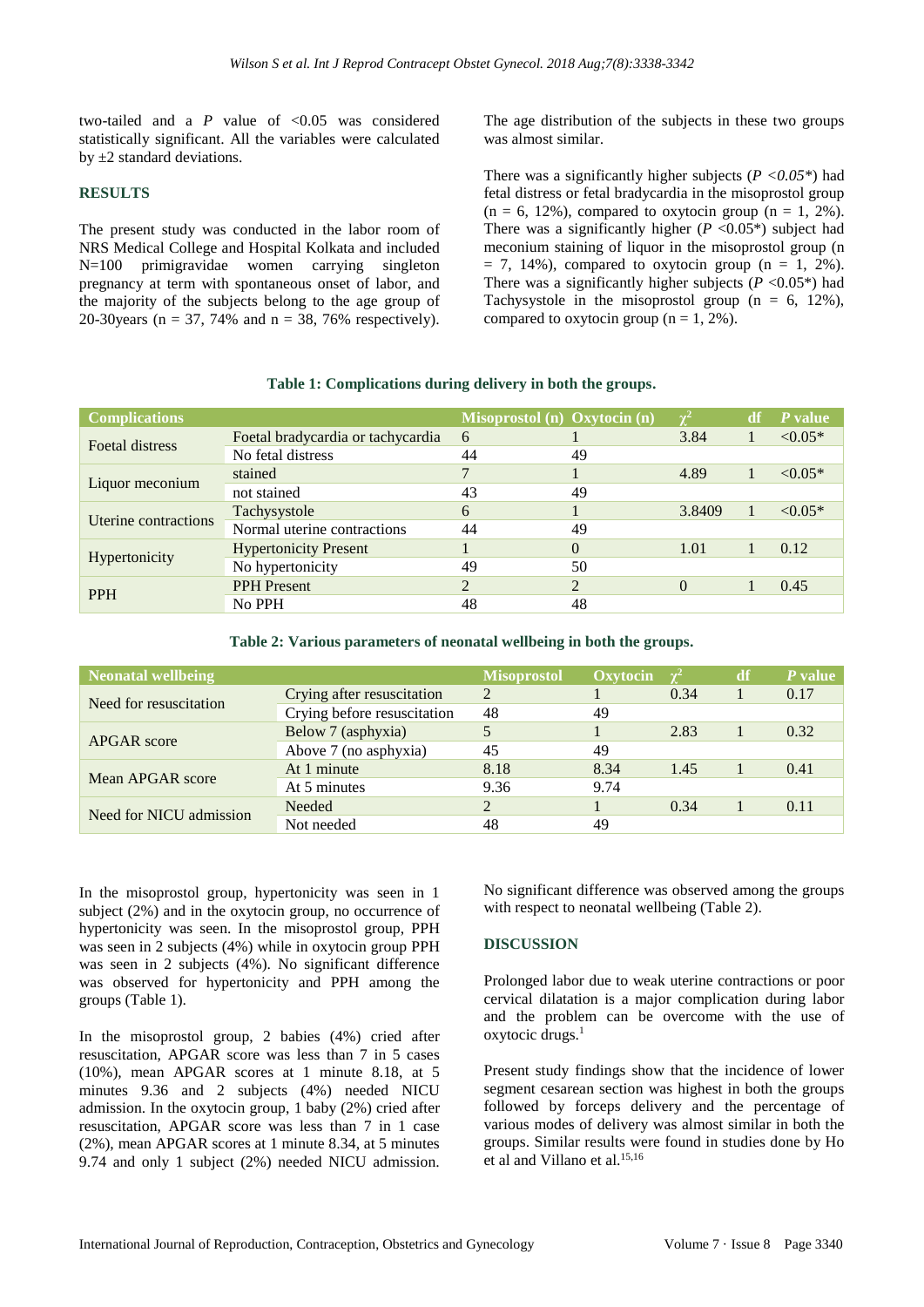There was a significantly increased incidence of fetal distress (as evidenced by fetal bradycardia or tachycardia), meconium stained liquor and tachysystole found in the misoprostol group. The occurrence of hypertonicity was noted in 2% of the misoprostol group and in no subject (nil) in the oxytocin group. In this regard, a statistical comparison between the two groups was not feasible. The incidence of PPH was similar in both the groups. Actually, the low dose of misoprostol (25 mcg) used in this study might not have been able to cut short the rate of PPH. A similar study by Bleich, Alexander, McIntire and Leveno concluded that women in the misoprostol group were more likely to experience uterine tachysystole compare with those in the oxytocin group.<sup>17</sup>

Study findings show that the association of neonatal asphyxia, need for resuscitation and NICU admission after delivery with misoprostol was not significantly different as compared to oxytocin. The arithmetic mean of the APGAR score at 1 minute and 5 minutes in both the groups were almost similar. A study by Winikoff et al and Tolosa, Salati found similar results and concluded that the neonatal complications are independent of the administration of oxytocic drugs.<sup>18</sup>

The major disadvantage of the oxytocin injection was that it needed storage in the refrigerator and had to be brought out shortly before administration otherwise its efficacy would get lost. But misoprostol tablets did not require cold chain for maintenance of its efficacy. Moreover, the administration of the misoprostol tablet was easier as it had just to be given orally. On the other hand, oxytocin infusion needed ringer's solution for dilution infusion set and intravenous channel for its administration. So, its administration posed little difficulty.

#### **CONCLUSION**

Patients in the active phase of labor with poor uterine contraction and slow dilatation of the cervix, both the agents i.e. oral misoprostol and I.V. oxytocin shortens the duration of labor effectively and are effective for augmentation of labor. Apart from Tachysystole and meconium staining of liquor and fetal distress the incidence of any other complication was not significantly more in the oral misoprostol group when compared with oxytocin group. Status of the neonate was almost similar in both the groups. Moreover, it was easier to administer oral misoprostol as compares to intravenous oxytocin, but this context is of little concern. Oxytocin is an old drug for labor augmentation, but this study reveals that due to its easy availability and ease of application oral misoprostol has a slight edge over intravenous oxytocin. It was not a double-blind study and it was the limitation of the study, in future it can be overcome.

*Funding: No funding sources Conflict of interest: None declared* *Ethical approval: The study was approved by the Institutional Ethics Committee*

#### **REFERENCES**

- 1. O'Driscoll K, Foley M, MacDonald D. Active management of labor as an alternative to cesarean section for dystocia. Obstet Gynecol. 1984;63(4):485-90.
- 2. Rogers R, Gilson GJ, Miller AC, Izquierdo LE, Curet LB, Qualls CR. Active management of labor: does it make a difference? Am J Obstet Gynecol. 1997;177(3):599-605.
- 3. Brown HC, Paranjothy S, Dowswell T, Thomas J. Package of care for active management in labour for reducing caesarean section rates in low-risk women. Cochrane Database Syst Rev. 2008;4.
- 4. Nicholson JM, Parry S, Caughey AB, Rosen S, Keen A, Macones GA. The impact of the active management of risk in pregnancy at term on birth outcomes: a randomized clinical trial. Am J Obstet Gynecol. 2008;198(5):511-e1.
- 5. Thornton JG, Lilford RJ. Active management of labour: current knowledge and research issues. BMJ. 1994;309(6951):366-9.
- 6. Sadler LC, Davison T, McCowan LM. A randomised controlled trial and meta‐analysis of active management of labour. BJOG. 2000;107(7):909-15.
- 7. Cunningham, Leveno, Hauth B, Rouse, Spong. Williams Obstetrics. 23<sup>rd</sup> edition. Mc. Graw Hill; 2009;21:490-499.
- 8. Clark SL, Belfort MA, Dildy GA, Herbst MA, Meyers JA, Hankins GD. Maternal death in the 21<sup>st</sup> century: causes, prevention, and relationship to cesarean delivery. Am J Obstet Gynecol. 2008;199(1):36-e1.
- 9. Friedman E. The graphic analysis of labor. Am J Obstet Gynecol. 1954;68:1568-75.
- 10. Friedman EA. Primigravid labor: a graphicostatistical analysis. Obstet Gynecol. 1955;6:567-89.
- 11. Orji E. Evaluating progress of labor in nulliparas and multiparas using the modified WHO partograph. Int J Gynecol Obstet. 2008;102(3):249-52.
- 12. Philpott RH, Castle WM. Cervicographs in the management of labour in primigravidae: I. The alert line for detecting abnormal labour. BJOG: An Int J Obstet Gynaecol. 1972 Jul;79(7):592-8.
- 13. World Health Organization. Coverage of Maternity Care. A listing of available information. 4<sup>th</sup> edition. Geneva: World Health Organization. 1997. Available at

http://apps.who.int/iris/bitstream/handle/10665/6387 8/WHO\_RHT\_MSM\_96.28\_%28part1%29.pdf?sequ ence=1&isAllowed=y

- 14. World Health Organization. The partograph. Sections 1,2,3,4. WHO/MCH/88.4. Geneva: WHO;1988.
- 15. Ho M, Cheng SY, Li TC. Titrated oral Misoprostol solution compared with intravenous oxytocin for